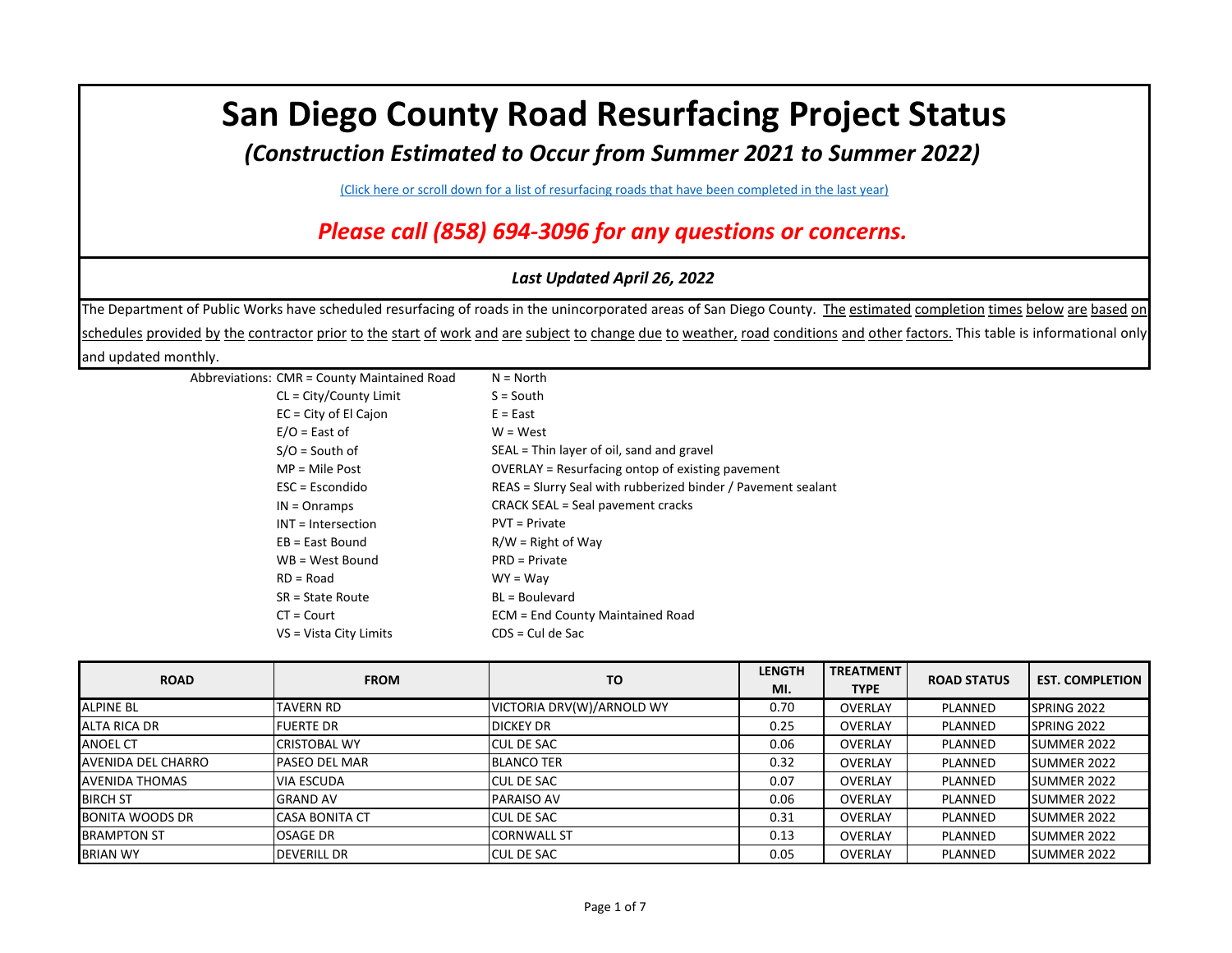| <b>ROAD</b>            | <b>FROM</b>                       | <b>TO</b>                    | <b>LENGTH</b> | <b>TREATMENT</b> | <b>ROAD STATUS</b> | <b>EST. COMPLETION</b> |
|------------------------|-----------------------------------|------------------------------|---------------|------------------|--------------------|------------------------|
|                        |                                   |                              | MI.           | <b>TYPE</b>      |                    |                        |
| <b>BRIGHT CT</b>       | <b>BRIGHT ST</b>                  | <b>CUL DE SAC</b>            | 0.08          | OVERLAY          | <b>PLANNED</b>     | SUMMER 2022            |
| <b>BRIGHT ST</b>       | <b>SOUTH BONITA STREET</b>        | CUL DE SAC                   | 0.16          | <b>OVERLAY</b>   | <b>PLANNED</b>     | <b>SUMMER 2022</b>     |
| <b>BUENA VISTA AV</b>  | <b>APPLE ST</b>                   | <b>CHESTNUT ST</b>           | 0.25          | <b>OVERLAY</b>   | PLANNED            | SUMMER 2022            |
| <b>BURKSHIRE PL</b>    | CUL DE SAC W                      | <b>CUL DE SAC E</b>          | 0.13          | <b>OVERLAY</b>   | PLANNED            | SUMMER 2022            |
| <b>CALLE CORTEZ</b>    | <b>CALLE SIMPSON</b>              | <b>CALLE ALBARA</b>          | 0.05          | <b>OVERLAY</b>   | <b>PLANNED</b>     | <b>SUMMER 2022</b>     |
| <b>CALLE DEPOSITO</b>  | <b>CALLE TRUCKSESS</b>            | <b>CALLE SIMPSON</b>         | 0.20          | <b>OVERLAY</b>   | <b>PLANNED</b>     | <b>SUMMER 2022</b>     |
| <b>CALLE LUCIA</b>     | VIA DIEGO (N)                     | VIA DIEGO (S)                | 0.45          | <b>OVERLAY</b>   | PLANNED            | <b>SUMMER 2022</b>     |
| <b>CALLE LUCIA CT</b>  | <b>CALLE LUCIA TR</b>             | <b>CUL DE SAC</b>            | 0.04          | <b>OVERLAY</b>   | PLANNED            | <b>SUMMER 2022</b>     |
| <b>CALLE LUCIA LN</b>  | <b>CALLE LUCIA TR</b>             | <b>CUL DE SAC</b>            | 0.04          | <b>OVERLAY</b>   | <b>PLANNED</b>     | SUMMER 2022            |
| <b>CALLE LUCIA TR</b>  | <b>CALLE LUCIA</b>                | <b>END</b>                   | 0.15          | <b>OVERLAY</b>   | <b>PLANNED</b>     | <b>SUMMER 2022</b>     |
| <b>CALLE SIMPSON</b>   | <b>WIEGHORST WY</b>               | <b>CUL DE SAC</b>            | 0.59          | <b>OVERLAY</b>   | PLANNED            | SUMMER 2022            |
| <b>CALLE TRUCKSESS</b> | <b>CUL DE SAC</b>                 | <b>CUL DE SAC</b>            | 0.26          | OVERLAY          | PLANNED            | <b>SUMMER 2022</b>     |
| <b>CAMBRIDGE CT</b>    | <b>WELLINGTON HILL DR</b>         | <b>CUL DE SAC</b>            | 0.40          | <b>OVERLAY</b>   | PLANNED            | SUMMER 2022            |
| <b>CANYONTOP ST</b>    | SOUTH GRANADA AV                  | <b>CRISTOBAL WY</b>          | 0.12          | <b>OVERLAY</b>   | <b>PLANNED</b>     | <b>SUMMER 2022</b>     |
| <b>CASA BLANCA CT</b>  | <b>BONITA WOODS DR</b>            | CUL DE SAC                   | 0.04          | <b>OVERLAY</b>   | PLANNED            | <b>SUMMER 2022</b>     |
| <b>CASA BONITA CT</b>  | <b>BONITA WOODS DR</b>            | <b>CUL DE SAC</b>            | 0.08          | <b>OVERLAY</b>   | PLANNED            | <b>SUMMER 2022</b>     |
| <b>CASA BONITA DR</b>  | <b>BONITA WOODS DR (N)</b>        | <b>BONITA WOODS DR (S)</b>   | 0.49          | <b>OVERLAY</b>   | <b>PLANNED</b>     | SUMMER 2022            |
| <b>CASA LOMA CT</b>    | <b>CASA BONITA DR</b>             | <b>CUL DE SAC</b>            | 0.04          | OVERLAY          | <b>PLANNED</b>     | SUMMER 2022            |
| <b>CASA NUEVA ST</b>   | <b>CRISTOBAL WY</b>               | SOUTH GRANADA AV             | 0.19          | <b>OVERLAY</b>   | PLANNED            | SUMMER 2022            |
| <b>CASA VERDE CT</b>   | CASA BONITA DR                    | CUL DE SAC                   | 0.03          | <b>OVERLAY</b>   | PLANNED            | <b>SUMMER 2022</b>     |
| <b>CASTLE BROOK CT</b> | <b>CUL DE SAC</b>                 | <b>CUL DE SAC</b>            | 0.07          | <b>OVERLAY</b>   | PLANNED            | SUMMER 2022            |
| <b>CHESTNUT ST</b>     | PARAISO AV                        | CAPISTRANO AV                | 0.35          | <b>OVERLAY</b>   | PLANNED            | <b>SUMMER 2022</b>     |
| <b>CHRISSY WY</b>      | <b>REOLA DR</b>                   | CUL DE SAC                   | 0.13          | <b>OVERLAY</b>   | PLANNED            | SUMMER 2022            |
| COLLING RD E           | LONG CANYON DR                    | CUL DE SAC                   | 0.10          | <b>OVERLAY</b>   | PLANNED            | <b>SPRING 2022</b>     |
| COLLING RD W           | LONG CANYON DR                    | <b>CUL DE SAC</b>            | 0.11          | <b>OVERLAY</b>   | PLANNED            | <b>SPRING 2022</b>     |
| <b>CORNWALL ST</b>     | <b>DORCHESTER ST</b>              | <b>CUL DE SAC</b>            | 0.12          | <b>OVERLAY</b>   | PLANNED            | SUMMER 2022            |
| <b>CRISTOBAL WY</b>    | <b>CRISTOBAL DR</b>               | <b>CANYONTOP ST</b>          | 0.32          | <b>OVERLAY</b>   | PLANNED            | <b>SUMMER 2022</b>     |
| <b>CUYAMACA CT</b>     | <b>IVY ST</b>                     | CUL DE SAC                   | 0.06          | <b>OVERLAY</b>   | PLANNED            | <b>SUMMER 2022</b>     |
| <b>DEBBIE CT</b>       | <b>DEVERILL DR</b>                | <b>CUL DE SAC</b>            | 0.03          | <b>OVERLAY</b>   | PLANNED            | <b>SUMMER 2022</b>     |
| <b>DEVERILL DR</b>     | <b>CHIMNEY ROCK LN</b>            | <b>BRIAN WY</b>              | 0.16          | <b>OVERLAY</b>   | PLANNED            | SUMMER 2022            |
| <b>DICKEY DR</b>       | ALTA RICA DR                      | LYONS DR                     | 0.19          | <b>OVERLAY</b>   | PLANNED            | SPRING 2022            |
| <b>DIVINE WY</b>       | <b>GRANDVIEW DR</b>               | CUL DE SAC                   | 0.07          | <b>OVERLAY</b>   | PLANNED            | <b>SPRING 2022</b>     |
| <b>DORCHESTER ST</b>   | <b>OSAGE DR</b>                   | <b>CUL DE SAC</b>            | 0.17          | <b>OVERLAY</b>   | PLANNED            | SUMMER 2022            |
| <b>DORSIE LN</b>       | <b>FURY LN</b>                    | <b>CUL DE SAC</b>            | 0.02          | <b>OVERLAY</b>   | PLANNED            | SUMMER 2022            |
| <b>EL GRANITO AV</b>   | <b>BEGIN</b>                      | <b>SUNSET AVE</b>            | 0.26          | <b>OVERLAY</b>   | PLANNED            | <b>SPRING 2022</b>     |
| <b>ELETA PL</b>        | <b>IVY ST</b>                     | CUL DE SAC                   | 0.08          | <b>OVERLAY</b>   | PLANNED            | SUMMER 2022            |
| <b>ERIC PL</b>         | <b>DEVERILL DR</b>                | <b>CUL DE SAC</b>            | 0.06          | <b>OVERLAY</b>   | PLANNED            | <b>SUMMER 2022</b>     |
| <b>EUCALYPTUS ST</b>   | <b>GRAND AV</b>                   | <b>MARIA AV</b>              | 0.17          | OVERLAY          | PLANNED            | <b>SUMMER 2022</b>     |
| <b>FELICITA RD</b>     | <b>ESCONDIDO CITY LIMIT ENTER</b> | VIA RANCHO PY/QUIET HILLS DR | 0.56          | <b>OVERLAY</b>   | PLANNED            | <b>SUMMER 2022</b>     |
| <b>FLINN CREST ST</b>  | OLD HIGHWAY 80                    | <b>CUL DE SAC</b>            | 0.13          | <b>OVERLAY</b>   | PLANNED            | <b>SUMMER 2022</b>     |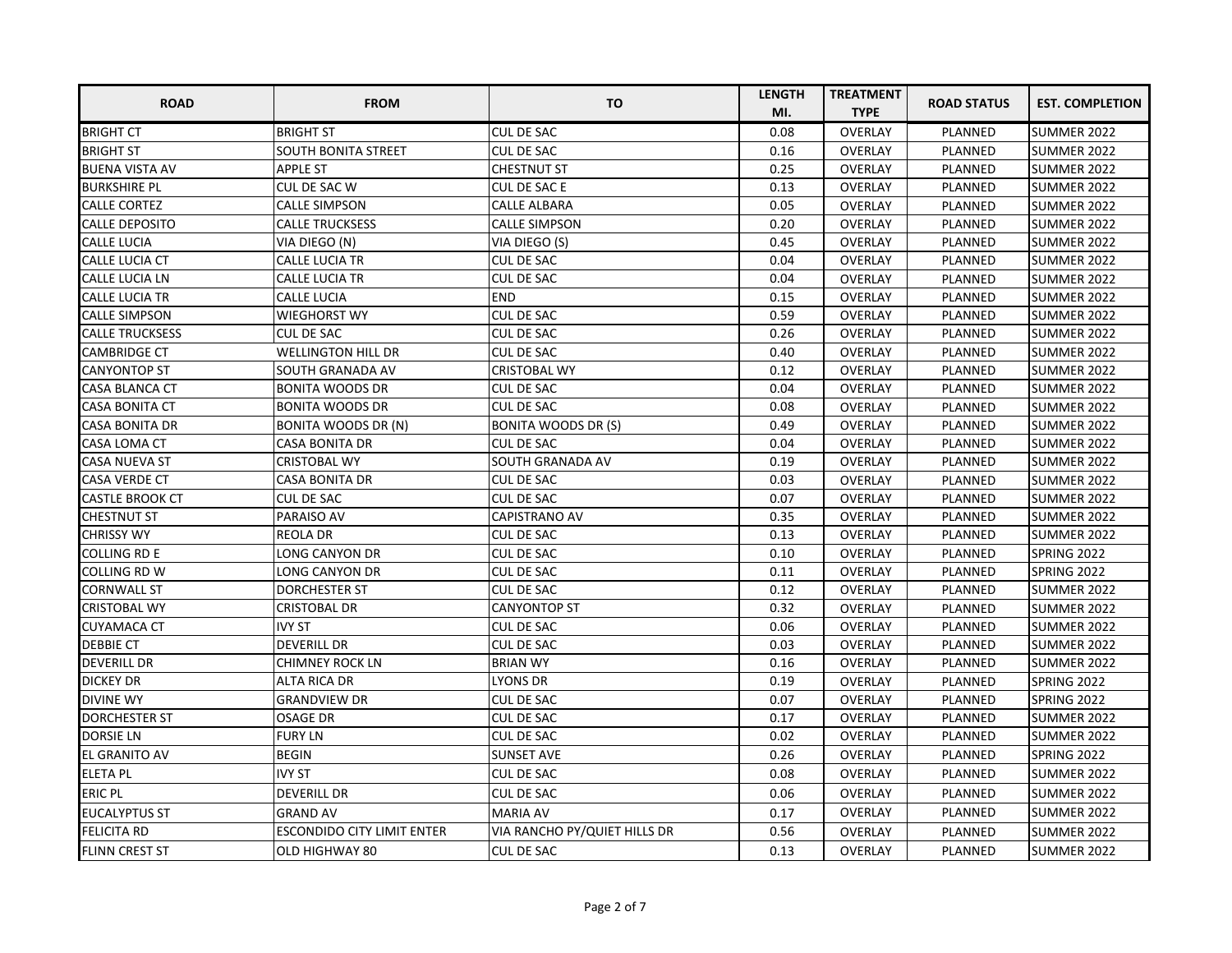| <b>ROAD</b>              | <b>FROM</b>               | TO                     | <b>LENGTH</b><br>MI. | <b>TREATMENT</b><br><b>TYPE</b> | <b>ROAD STATUS</b> | <b>EST. COMPLETION</b> |
|--------------------------|---------------------------|------------------------|----------------------|---------------------------------|--------------------|------------------------|
| <b>FOXBOROUGH CT</b>     | <b>WELLINGTON HILL DR</b> | <b>CUL DE SAC</b>      | 0.02                 | OVERLAY                         | PLANNED            | SUMMER 2022            |
| <b>FOXBOROUGH LN</b>     | <b>WELLINGTON HILL DR</b> | <b>CASTLE BROOK CT</b> | 0.08                 | <b>OVERLAY</b>                  | <b>PLANNED</b>     | <b>SUMMER 2022</b>     |
| <b>FUERTE HEIGHTS LN</b> | SR-54                     | <b>CUL DE SAC</b>      | 0.23                 | <b>OVERLAY</b>                  | <b>PLANNED</b>     | SPRING 2022            |
| <b>GABRIEL WY</b>        | <b>GRANDVIEW DR</b>       | <b>CUL DE SAC</b>      | 0.13                 | <b>OVERLAY</b>                  | <b>PLANNED</b>     | <b>SPRING 2022</b>     |
| <b>GRAND AV</b>          | <b>JAMACHA BL</b>         | JAMACHA RD/APPLE ST    | 0.48                 | <b>OVERLAY</b>                  | PLANNED            | <b>SUMMER 2022</b>     |
| <b>GRAND AV</b>          | JAMACHA RD/APPLE ST       | <b>END</b>             | 0.52                 | <b>OVERLAY</b>                  | PLANNED            | SUMMER 2022            |
| <b>GRANDVIEW TR</b>      | <b>GRANDVIEW DR</b>       | <b>CUL DE SAC</b>      | 0.06                 | <b>OVERLAY</b>                  | PLANNED            | <b>SPRING 2022</b>     |
| <b>HIRAM WY</b>          | <b>CHRISSY WY</b>         | <b>BEECHTREE ST</b>    | 0.06                 | <b>OVERLAY</b>                  | PLANNED            | <b>SUMMER 2022</b>     |
| <b>HOTZ ST</b>           | <b>PARKBROOK ST</b>       | <b>CUL DE SAC</b>      | 0.04                 | <b>OVERLAY</b>                  | <b>PLANNED</b>     | SUMMER 2022            |
| <b>IMPINK PL</b>         | OLIVE VISTA DR            | <b>CUL DE SAC</b>      | 0.05                 | <b>OVERLAY</b>                  | <b>PLANNED</b>     | SPRING 2022            |
| <b>IVY ST</b>            | S. BARCELONA ST           | LA MESA CT             | 0.28                 | <b>OVERLAY</b>                  | PLANNED            | SUMMER 2022            |
| <b>JALISCO RD</b>        | HILLSDALE RD              | CUL DE SAC             | 0.24                 | <b>OVERLAY</b>                  | <b>PLANNED</b>     | SPRING 2022            |
| <b>JAMUL DR</b>          | OLIVE VISTA DR            | <b>CUL DE SAC</b>      | 0.17                 | <b>OVERLAY</b>                  | PLANNED            | <b>SPRING 2022</b>     |
| JENNINGS VISTA CR        | PALOMINO RIDGE DR         | CUL DE SAC             | 0.04                 | OVERLAY                         | PLANNED            | <b>SUMMER 2022</b>     |
| JENNINGS VISTA CT        | JENNINGS VISTA DR         | <b>CUL DE SAC</b>      | 0.12                 | <b>OVERLAY</b>                  | <b>PLANNED</b>     | <b>SUMMER 2022</b>     |
| JENNINGS VISTA DR        | LAKE JENNINGS PARK RD     | PALOMINO RIDGE DR      | 0.35                 | <b>OVERLAY</b>                  | <b>PLANNED</b>     | SUMMER 2022            |
| JENNINGS VISTA TL        | <b>TELKAIF ST</b>         | PALOMINO RIDGE DR      | 0.18                 | <b>OVERLAY</b>                  | PLANNED            | <b>SUMMER 2022</b>     |
| JENNINGS VISTA WY        | JENNINGS VISTA TL         | <b>TELKAIF ST</b>      | 0.21                 | <b>OVERLAY</b>                  | <b>PLANNED</b>     | <b>SUMMER 2022</b>     |
| <b>JULIE LN</b>          | <b>FURY LN</b>            | <b>CUL DE SAC</b>      | 0.02                 | <b>OVERLAY</b>                  | PLANNED            | SUMMER 2022            |
| <b>KEEMO CT</b>          | <b>KEEMO TER</b>          | <b>CUL DE SAC</b>      | 0.06                 | <b>OVERLAY</b>                  | PLANNED            | <b>SUMMER 2022</b>     |
| <b>KEEMO TER</b>         | VIA DIEGO TER             | CUL DE SAC             | 0.09                 | <b>OVERLAY</b>                  | PLANNED            | <b>SUMMER 2022</b>     |
| <b>KIMDA CT</b>          | <b>MALOU DR</b>           | <b>CUL DE SAC</b>      | 0.07                 | OVERLAY                         | PLANNED            | SPRING 2022            |
| LA MESA CT               | <b>IVY ST</b>             | <b>CUL DE SAC</b>      | 0.13                 | <b>OVERLAY</b>                  | PLANNED            | SUMMER 2022            |
| LA PRESA AV              | <b>CHESTNUT ST</b>        | <b>CUL DE SAC</b>      | 0.04                 | <b>OVERLAY</b>                  | PLANNED            | SUMMER 2022            |
| LA VALHALLA PL           | <b>HILLSDALE RD</b>       | <b>CUL DE SAC</b>      | 0.22                 | <b>OVERLAY</b>                  | PLANNED            | SPRING 2022            |
| <b>LAGUNA VISTA</b>      | RANCHO CANADA RD          | PASEO DEL MAR          | 0.20                 | <b>OVERLAY</b>                  | PLANNED            | <b>SUMMER 2022</b>     |
| <b>LAGUNA VISTA CT</b>   | LAGUNA VISTA              | <b>CUL DE SAC</b>      | 0.04                 | <b>OVERLAY</b>                  | <b>PLANNED</b>     | <b>SUMMER 2022</b>     |
| <b>LAUREL ST</b>         | <b>BEGIN CMR</b>          | <b>END CMR</b>         | 0.40                 | <b>OVERLAY</b>                  | PLANNED            | <b>SUMMER 2022</b>     |
| <b>LEMON CREST DR</b>    | <b>WINTER GARDENS BL</b>  | <b>RIVERVIEW AV</b>    | 0.27                 | <b>OVERLAY</b>                  | PLANNED            | SUMMER 2022            |
| <b>LYONS DR</b>          | CALAVO DR                 | <b>END CMR</b>         | 0.07                 | <b>OVERLAY</b>                  | PLANNED            | <b>SPRING 2022</b>     |
| <b>MA LOU DR</b>         | OLIVE VISTA DR            | <b>CUL DE SAC</b>      | 0.18                 | <b>OVERLAY</b>                  | PLANNED            | SPRING 2022            |
| <b>MARIA AV</b>          | <b>APPLE ST</b>           | <b>CHESTNUT ST</b>     | 0.25                 | <b>OVERLAY</b>                  | <b>PLANNED</b>     | <b>SUMMER 2022</b>     |
| <b>MIGUEL LN</b>         | <b>FLINN CREST ST</b>     | <b>CUL DE SAC</b>      | 0.15                 | <b>OVERLAY</b>                  | PLANNED            | <b>SUMMER 2022</b>     |
| <b>MT LAGUNA DR</b>      | <b>CUL DE SAC (EAST)</b>  | CUL DE SAC (WEST)      | 0.20                 | OVERLAY                         | PLANNED            | <b>SPRING 2022</b>     |
| <b>MT LAGUNA PL</b>      | MT LAGUNA DR              | <b>CUL DE SAC</b>      | 0.07                 | <b>OVERLAY</b>                  | PLANNED            | SPRING 2022            |
| <b>NOELINE AV</b>        | <b>CARLSBAD ST</b>        | SAN DIEGO CL           | 0.25                 | <b>OVERLAY</b>                  | PLANNED            | SUMMER 2022            |
| <b>OLIVE VISTA DR</b>    | 500 FT W/O MALOU DR       | <b>END</b>             | 0.22                 | <b>OVERLAY</b>                  | PLANNED            | SPRING 2022            |
| <b>ORANGE CREST CT</b>   | CUL DE SAC W              | CUL DE SAC E           | 0.08                 | OVERLAY                         | PLANNED            | <b>SUMMER 2022</b>     |
| ORANGE CREST DR          | WINTER CREST DR           | <b>LEMON CREST DR</b>  | 0.18                 | <b>OVERLAY</b>                  | PLANNED            | SUMMER 2022            |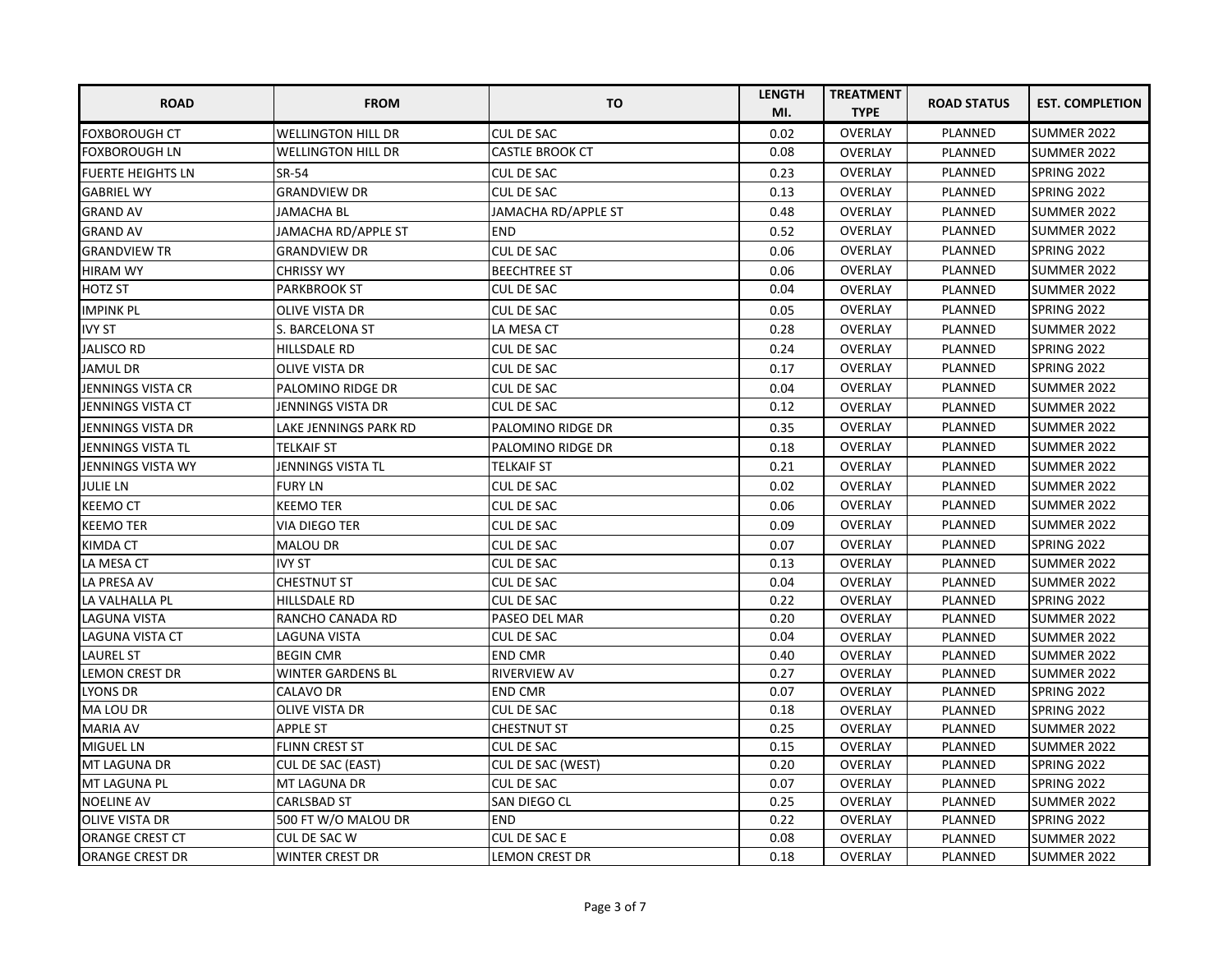| <b>ROAD</b>              | <b>FROM</b>                | <b>TO</b>                        | <b>LENGTH</b> | <b>TREATMENT</b> | <b>ROAD STATUS</b> | <b>EST. COMPLETION</b> |
|--------------------------|----------------------------|----------------------------------|---------------|------------------|--------------------|------------------------|
|                          |                            |                                  | MI.           | <b>TYPE</b>      |                    |                        |
| <b>ORCAS WY</b>          | <b>LAUREL ST</b>           | <b>CUL DE SAC</b>                | 0.03          | <b>OVERLAY</b>   | PLANNED            | SUMMER 2022            |
| <b>OSAGE DR</b>          | <b>CAMERON DR</b>          | <b>JAMACHA RD</b>                | 0.25          | <b>OVERLAY</b>   | PLANNED            | SUMMER 2022            |
| <b>PAM LN</b>            | <b>LAUREL ST</b>           | <b>CUL DE SAC</b>                | 0.13          | <b>OVERLAY</b>   | PLANNED            | SUMMER 2022            |
| PARAISO AV               | <b>BIRCH ST</b>            | <b>CUL DE SAC</b>                | 0.18          | OVERLAY          | PLANNED            | SUMMER 2022            |
| <b>PARKBROOK ST</b>      | <b>DELROSE AV</b>          | <b>END CMR</b>                   | 1.07          | OVERLAY          | PLANNED            | SUMMER 2022            |
| PASEO DEL MAR            | RANCHO CANADA RD           | <b>END</b>                       | 0.33          | <b>OVERLAY</b>   | PLANNED            | SUMMER 2022            |
| <b>PASEO SEQUIEROS</b>   | <b>FURY LN</b>             | <b>CUL DE SAC</b>                | 0.05          | <b>OVERLAY</b>   | PLANNED            | SUMMER 2022            |
| PASEO TAMAYO             | <b>FURY LN</b>             | CUL DE SAC                       | 0.03          | <b>OVERLAY</b>   | PLANNED            | SUMMER 2022            |
| PASEO ZUNIGA             | <b>FURY LN</b>             | <b>CUL DE SAC</b>                | 0.04          | <b>OVERLAY</b>   | PLANNED            | <b>SUMMER 2022</b>     |
| PLUTO CT                 | <b>WINNETKA DR</b>         | <b>CUL DE SAC</b>                | 0.08          | <b>OVERLAY</b>   | PLANNED            | SUMMER 2022            |
| <b>PROCTOR VALLEY RD</b> | SAN MIGUEL RD              | CHULA VISTA CL                   | 0.50          | <b>OVERLAY</b>   | PLANNED            | <b>SPRING 2022</b>     |
| <b>RAMONA AV</b>         | <b>EUCALYPTUS ST</b>       | <b>CUL DE SAC</b>                | 0.09          | <b>OVERLAY</b>   | PLANNED            | SUMMER 2022            |
| <b>RAMONA AV</b>         | <b>APPLE ST</b>            | <b>CHESTNUT ST</b>               | 0.25          | <b>OVERLAY</b>   | PLANNED            | SUMMER 2022            |
| <b>REOLA DR</b>          | <b>LAUREL ST</b>           | <b>CUL DE SAC</b>                | 0.07          | <b>OVERLAY</b>   | PLANNED            | SUMMER 2022            |
| <b>RIDGETON CT</b>       | <b>RIDGETON DR</b>         | <b>WELLINGTON HILL DR</b>        | 0.15          | <b>OVERLAY</b>   | PLANNED            | SUMMER 2022            |
| <b>RIDGETON DR</b>       | <b>VIA DIEGO</b>           | <b>CUL DE SAC</b>                | 0.50          | OVERLAY          | PLANNED            | SUMMER 2022            |
| <b>RIDGETON LN</b>       | RIDGETON DR                | <b>CUL DE SAC</b>                | 0.12          | <b>OVERLAY</b>   | PLANNED            | <b>SUMMER 2022</b>     |
| <b>RITA ST</b>           | <b>DICKEY DR</b>           | <b>CUL DE SAC</b>                | 0.06          | OVERLAY          | <b>PLANNED</b>     | <b>SPRING 2022</b>     |
| ROBINWOOD RD             | <b>BRIARWOOD RD</b>        | <b>DEGEN DR</b>                  | 0.59          | <b>OVERLAY</b>   | PLANNED            | SUMMER 2022            |
| <b>ROCKCREST RD</b>      | <b>WINTER GARDENS BL</b>   | <b>END</b>                       | 0.49          | <b>OVERLAY</b>   | PLANNED            | SUMMER 2022            |
| ROSSO CT                 | MIGUEL LN                  | CUL DE SAC                       | 0.03          | <b>OVERLAY</b>   | PLANNED            | SUMMER 2022            |
| ROTHGARD RD              | SWEETWATER SPRING BL       | <b>CUL DE SAC</b>                | 0.20          | <b>OVERLAY</b>   | PLANNED            | <b>SUMMER 2022</b>     |
| <b>SANTA LUCIA</b>       | LAGUNA VISTA               | <b>CUL DE SAC</b>                | 0.03          | <b>OVERLAY</b>   | PLANNED            | <b>SUMMER 2022</b>     |
| SIERRA BONITA ST         | <b>CRISTOBAL WY</b>        | SOUTH GRANADA AV                 | 0.19          | <b>OVERLAY</b>   | PLANNED            | SPRING 2022            |
| SINGLE OAK DR            | A AV/FARMINGTON DR         | <b>END CMR</b>                   | 0.63          | OVERLAY          | PLANNED            | <b>SUMMER 2022</b>     |
| <b>SKYLINE TRUCK TL</b>  | MP 3.0                     | LYONS VALLEY RD/HONEY SPRINGS RD | 1.72          | <b>OVERLAY</b>   | PLANNED            | <b>SPRING 2022</b>     |
| <b>SOUTH BONITA ST</b>   | SOUTH BARCELONA ST         | <b>BEGIN CMR</b>                 | 0.65          | <b>OVERLAY</b>   | <b>PLANNED</b>     | <b>SUMMER 2022</b>     |
| <b>SUMMER CT</b>         | <b>SUMMER PLACE DR</b>     | <b>CUL DE SAC</b>                | 0.03          | <b>OVERLAY</b>   | PLANNED            | <b>SUMMER 2022</b>     |
| <b>SUMMER PLACE DR</b>   | <b>BRADLEY AV</b>          | <b>CUL DE SAC</b>                | 0.12          | <b>OVERLAY</b>   | <b>PLANNED</b>     | <b>SUMMER 2022</b>     |
| <b>SUNRISE HY</b>        | <b>CATTLE GUARD 1</b>      | MILE POST 14.0                   | 0.26          | <b>OVERLAY</b>   | PLANNED            | SPRING 2022            |
| <b>SUNRISE HY</b>        | MILE POST 14.0             | MILE POST 19.0                   | 4.99          | <b>OVERLAY</b>   | <b>PLANNED</b>     | SPRING 2022            |
| <b>SUNRISE HY</b>        | MILE POST 19.0             | MILE POST 20.0                   | 1.00          | <b>OVERLAY</b>   | PLANNED            | SPRING 2022            |
| <b>SUNRISE HY</b>        | MILE POST 20.0             | 1450 FT N/O MILE POST 21.0       | 1.26          | <b>OVERLAY</b>   | PLANNED            | <b>SPRING 2022</b>     |
| <b>SUNRISE HY</b>        | 1450 FT N/O MILE POST 21.0 | 1250 FT N/O MILE POST 22.0       | 0.98          | <b>OVERLAY</b>   | PLANNED            | <b>SPRING 2022</b>     |
| <b>SUNRISE HY</b>        | 1250 FT N/O MILE POST 22.0 | MT LAGUNA DR                     | 0.86          | <b>OVERLAY</b>   | <b>PLANNED</b>     | <b>SPRING 2022</b>     |
| <b>SUNSET AV</b>         | <b>FUERTE DR (EAST)</b>    | SUMMIT DR/FUERTE DR              | 0.31          | <b>OVERLAY</b>   | <b>PLANNED</b>     | SPRING 2022            |
| <b>TELKAIF ST</b>        | JENNINGS VISTA DR          | CUL DE SAC                       | 0.40          | <b>OVERLAY</b>   | <b>PLANNED</b>     | SUMMER 2022            |
| VIA ALFALFA              | <b>CALLE SIMPSON</b>       | CUL DE SAC                       | 0.07          | <b>OVERLAY</b>   | PLANNED            | SUMMER 2022            |
| <b>VIA BOLSA</b>         | CALLE SIMPSON              | CUL DE SAC                       | 0.07          | OVERLAY          | PLANNED            | SUMMER 2022            |
| <b>VIA DIEGO</b>         | LOS COCHES RD              | VIA DIEGO TER                    | 0.48          | <b>OVERLAY</b>   | PLANNED            | SUMMER 2022            |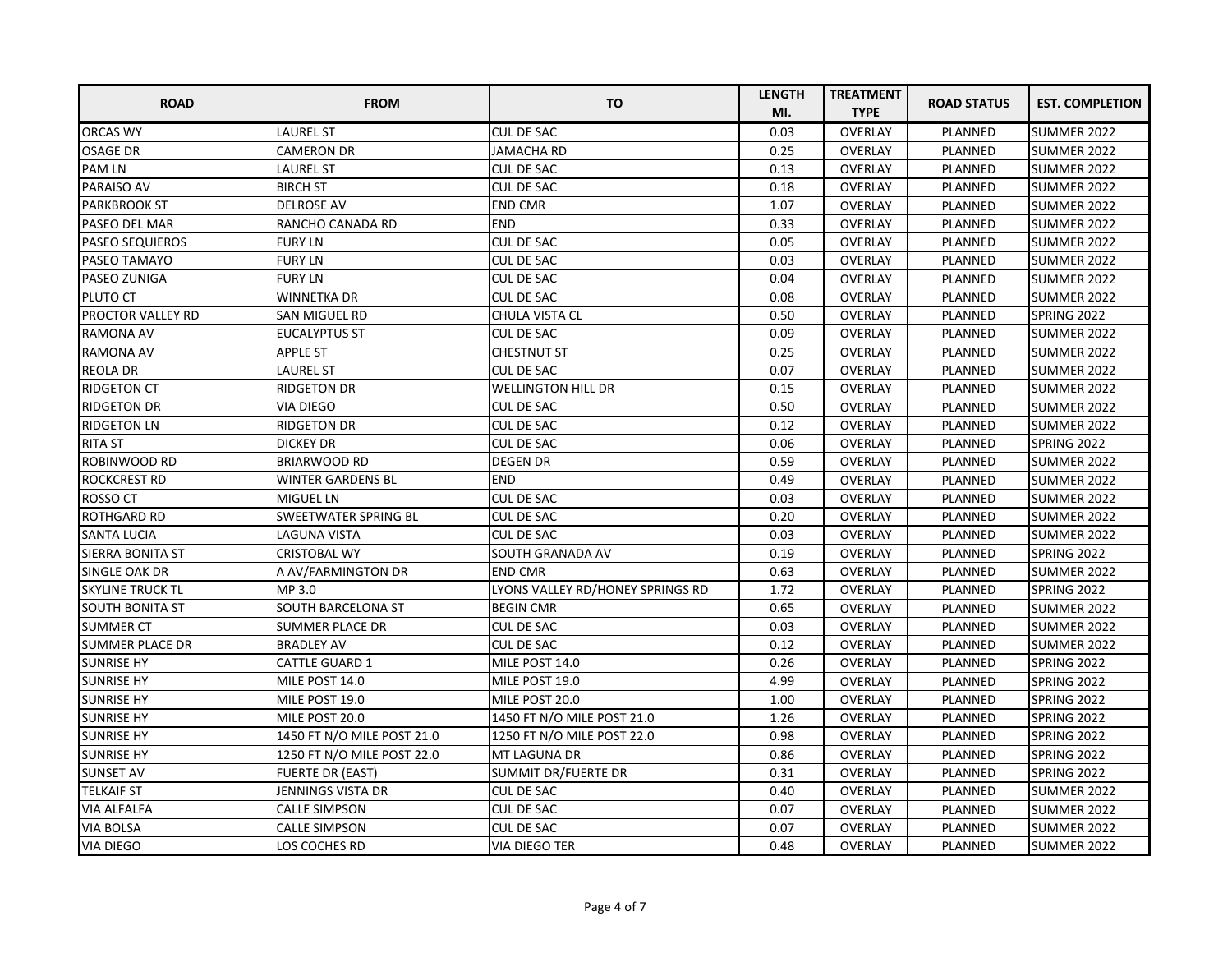| <b>ROAD</b>               | <b>FROM</b>                | TO                       | <b>LENGTH</b> | <b>TREATMENT</b> | <b>ROAD STATUS</b> | <b>EST. COMPLETION</b> |
|---------------------------|----------------------------|--------------------------|---------------|------------------|--------------------|------------------------|
|                           |                            |                          | MI.           | <b>TYPE</b>      |                    |                        |
| <b>VIA DIEGO CT</b>       | VIA DIEGO                  | <b>ICUL DE SAC</b>       | 0.08          | <b>OVERLAY</b>   | PLANNED            | <b>SUMMER 2022</b>     |
| VIA DIEGO LN              | VIA DIEGO                  | <b>CUL DE SAC</b>        | 0.03          | OVERLAY          | PLANNED            | SUMMER 2022            |
| VIA DIEGO TER             | CUL DE SAC (N)             | CUL DE SAC (S)           | 0.26          | <b>OVERLAY</b>   | PLANNED            | ISUMMER 2022           |
| <b>VIA ESCUDA</b>         | <b>FURY LN</b>             | <b>ICUL DE SAC</b>       | 0.27          | <b>OVERLAY</b>   | PLANNED            | <b>SUMMER 2022</b>     |
| <b>VIA SEFTON</b>         | <b>CALLE TRUCKSESS</b>     | <b>CUL DE SAC</b>        | 0.09          | <b>OVERLAY</b>   | PLANNED            | SUMMER 2022            |
| <b>VISTA ENTRADA</b>      | PALOMINO RIDGE DR          | <b>BLOSSOM VALLEY RD</b> | 0.15          | <b>OVERLAY</b>   | PLANNED            | SUMMER 2022            |
| <b>VISTA HILLS DR</b>     | TELKAIF ST                 | <b>PALOMINO RIDGE DR</b> | 0.23          | <b>OVERLAY</b>   | PLANNED            | SUMMER 2022            |
| <b>VISTA HILLS PL</b>     | <b>VISTA HILLS DR</b>      | CUL DE SAC               | 0.09          | <b>OVERLAY</b>   | PLANNED            | SUMMER 2022            |
| <b>VISTA PANORAMA</b>     | <b>PALOMINO RIDGE DR</b>   | CUL DE SAC               | 0.08          | <b>OVERLAY</b>   | PLANNED            | <b>SUMMER 2022</b>     |
| <b>WELLINGTON HILL DR</b> | LOS COCHES RD              | <b>ICUL DE SAC</b>       | 0.36          | <b>OVERLAY</b>   | PLANNED            | SUMMER 2022            |
| <b>WILLOWS RD</b>         | <b>ALPINE BL</b>           | MP 2.0                   | 1.38          | <b>OVERLAY</b>   | PLANNED            | SPRING 2022            |
| <b>WINNETKA DR</b>        | <b>BUTTERNOT HOLLOW LN</b> | PLUTO CT                 | 0.31          | <b>OVERLAY</b>   | PLANNED            | SUMMER 2022            |
| <b>WINTER CREST DR</b>    | <b>CUL DE SAC W</b>        | <b>CUL DE SAC E</b>      | 0.22          | <b>OVERLAY</b>   | PLANNED            | SUMMER 2022            |
| <b>WINTERGREEN DR</b>     | <b>CUL DE SAC W</b>        | <b>CUL DE SAC E</b>      | 0.07          | <b>OVERLAY</b>   | PLANNED            | SUMMER 2022            |

## **Road Resurfacing Project Completed**

<span id="page-4-0"></span>

| <b>ROAD</b>                   | <b>FROM</b>                  | <b>TO</b>                            | <b>LENGTH</b><br>MI. | <b>TREATMENT</b><br><b>TYPE</b> | <b>ROAD STATUS</b> | <b>EST. COMPLETION</b> |
|-------------------------------|------------------------------|--------------------------------------|----------------------|---------------------------------|--------------------|------------------------|
| <b>ALVARADO ST</b>            | <b>MISSION RD (SOUTH)</b>    | <b>MERCEDES RD</b>                   | 1.12                 | <b>OVERLAY</b>                  | <b>COMPLETE</b>    | OCTOBER 2021           |
| ALY-RAMONA BTN MAIN & D       | <b>EIGHTH ST</b>             | <b>SIXTH ST</b>                      | 0.22                 | <b>OVERLAY</b>                  | <b>COMPLETE</b>    | JANUARY 2022           |
| <b>B</b> ST                   | <b>TWELFTH ST</b>            | <b>SR 78</b>                         | 0.22                 | <b>OVERLAY</b>                  | <b>COMPLETE</b>    | JANUARY 2022           |
| <b>BEAR VALLEY PY</b>         | <b>ESCONDIDO CL LEAVE</b>    | <b>SR-78</b>                         | 0.59                 | <b>OVERLAY</b>                  | <b>COMPLETE</b>    | <b>FEBRUARY 2022</b>   |
| <b>BEAR VALLEY PY</b>         | ESC CL LEAVE (LAS PALMAS AV) | <b>ESC CL ENTER</b>                  | 0.42                 | <b>OVERLAY</b>                  | <b>COMPLETE</b>    | FEBRUARY 2022          |
| <b>BELLA VISTA DR</b>         | <b>ESTRELITA DR (W)</b>      | <b>MIRA SOL</b>                      | 0.55                 | <b>OVERLAY</b>                  | <b>COMPLETE</b>    | <b>APRIL 2022</b>      |
| <b>BELLBOTTOM WY</b>          | <b>THORNBUSH RD</b>          | <b>CUL DE SAC</b>                    | 0.06                 | <b>OVERLAY</b>                  | <b>COMPLETE</b>    | JANUARY 2022           |
| <b>BOULDER CREEK RD</b>       | <b>ENGINEERS RD</b>          | 0.56 MILES N/O MP 19.0               | 1.46                 | <b>OVERLAY</b>                  | <b>COMPLETE</b>    | OCTOBER 2021           |
| <b>BRANDON RD (SOUTH)</b>     | <b>ALVARADO ST</b>           | <b>ELDER ST</b>                      | 0.13                 | <b>OVERLAY</b>                  | <b>COMPLETE</b>    | OCTOBER 2021           |
| <b>CALLE DE COMPADRES</b>     | <b>SOUTH GRADE RD</b>        | <b>CUL DE SAC</b>                    | 0.10                 | <b>OVERLAY</b>                  | <b>COMPLETE</b>    | <b>NOVEMBER 2021</b>   |
| <b>CAMINO DEL NORTE</b>       | <b>DOVE CANYON RD</b>        | <b>CAMINO DEL NORTE WB IN</b>        | 0.30                 | <b>OVERLAY</b>                  | <b>COMPLETE</b>    | <b>MARCH 2022</b>      |
| <b>CAMINO DEL NORTE WB EG</b> | <b>CAMINO DEL NORTE</b>      | <b>CAMINO SAN BERNARDO</b>           | 0.19                 | <b>OVERLAY</b>                  | <b>COMPLETE</b>    | <b>MARCH 2022</b>      |
| <b>CAMINO DEL NORTE WB IN</b> | <b>CAMINO SAN BERNARDO</b>   | <b>CAMINO DEL NORTE</b>              | 0.17                 | <b>OVERLAY</b>                  | <b>COMPLETE</b>    | <b>MARCH 2022</b>      |
| <b>CAMINO SAN BERNARDO</b>    | CAMINO DEL NORTE WB RAMP INT | 60' S/O CAMINO DEL NORTE EB RAMP INT | 0.10                 | <b>OVERLAY</b>                  | <b>COMPLETE</b>    | MARCH 2022             |
| <b>CASSOU RD</b>              | <b>BUENA CREEK RD</b>        | <b>SAN MARCOS CL</b>                 | 1.04                 | <b>OVERLAY</b>                  | <b>COMPLETE</b>    | FEBRUARY 2022          |
| <b>CATHEDRAL WY</b>           | THORNBUSH RD                 | <b>RAMONA OAKS RD</b>                | 0.18                 | <b>OVERLAY</b>                  | <b>COMPLETE</b>    | JANUARY 2022           |
| <b>CHERIMOYA DR</b>           | <b>ESTRELITA DR</b>          | <b>END CMR</b>                       | 0.59                 | <b>OVERLAY</b>                  | <b>COMPLETE</b>    | <b>APRIL 2022</b>      |
| <b>CHERISH WY</b>             | THORNBUSH RD                 | <b>CUL DE SAC</b>                    | 0.05                 | <b>OVERLAY</b>                  | <b>COMPLETE</b>    | JANUARY 2022           |
| <b>COUNTRY CLUB DR</b>        | <b>HARMONY GROVE RD</b>      | <b>END CMR</b>                       | 0.58                 | <b>OVERLAY</b>                  | <b>COMPLETE</b>    | MARCH 2022             |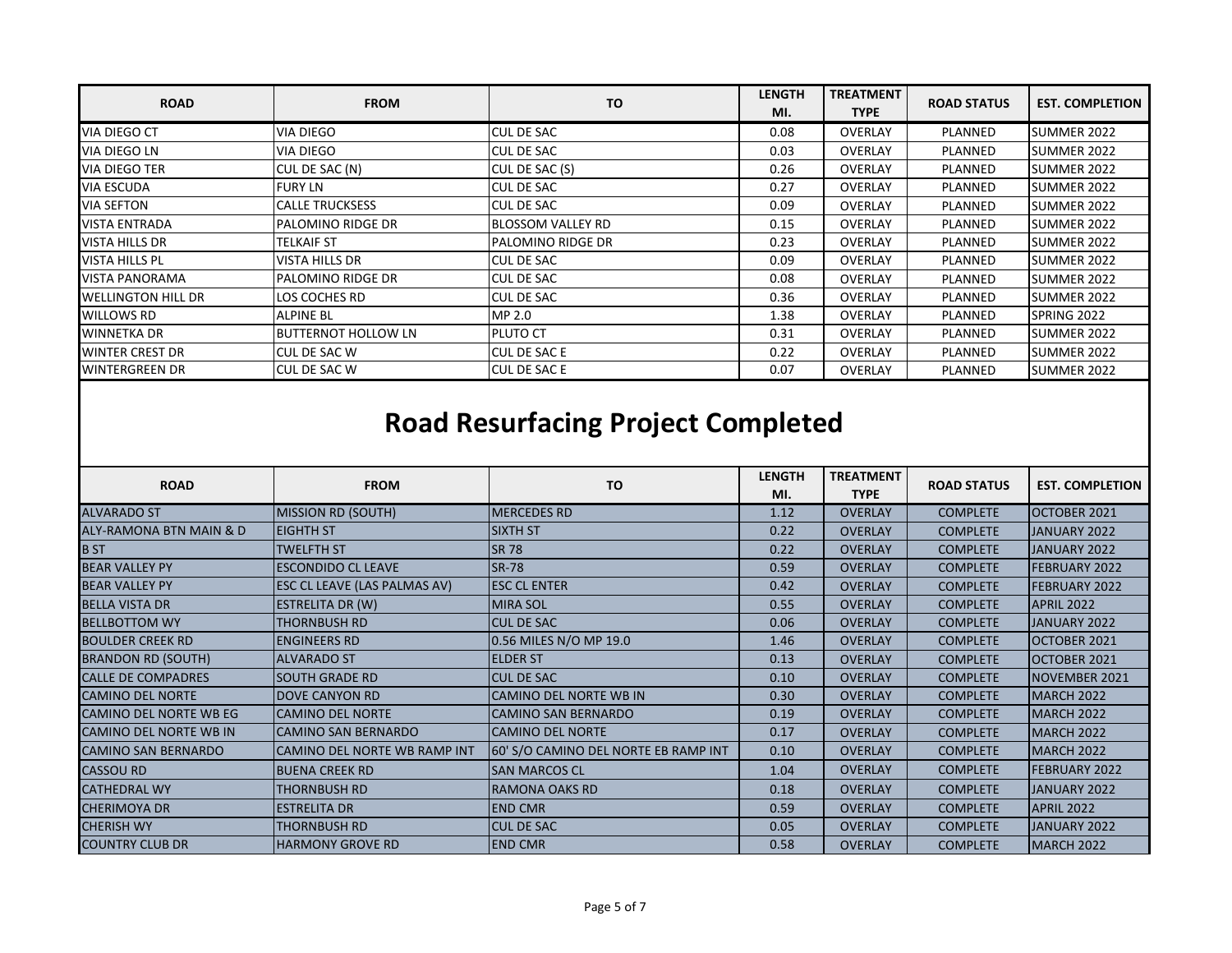| <b>ROAD</b>               | <b>FROM</b>                       | <b>TO</b>                           | <b>LENGTH</b><br>MI. | <b>TREATMENT</b><br><b>TYPE</b> | <b>ROAD STATUS</b> | <b>EST. COMPLETION</b> |
|---------------------------|-----------------------------------|-------------------------------------|----------------------|---------------------------------|--------------------|------------------------|
| <b>CYPRESS LN</b>         | <b>PINE BL</b>                    | <b>END</b>                          | 0.08                 | <b>OVERLAY</b>                  | <b>COMPLETE</b>    | NOVEMBER 2021          |
| <b>DEER CREEK TR</b>      | <b>BEGIN</b>                      | <b>END</b>                          | 0.56                 | <b>OVERLAY</b>                  | <b>COMPLETE</b>    | NOVEMBER 2021          |
| <b>DEHESA RD</b>          | MP 7.0                            | MP 9.0                              | 1.89                 | <b>OVERLAY</b>                  | <b>COMPLETE</b>    | <b>APRIL 2022</b>      |
| <b>EIGHTH ST</b>          | <b>HUFFSTATLER ST</b>             | <b>RAINBOW VALLEY BL</b>            | 0.06                 | <b>OVERLAY</b>                  | <b>COMPLETE</b>    | OCTOBER 2021           |
| <b>EL CORTO DR</b>        | <b>CHERIMOYA DR</b>               | <b>BELLA VISTA</b>                  | 0.18                 | <b>OVERLAY</b>                  | <b>COMPLETE</b>    | <b>APRIL 2022</b>      |
| <b>EL NIDO</b>            | EL CAMINO REAL                    | <b>END CMR</b>                      | 0.25                 | <b>OVERLAY</b>                  | <b>COMPLETE</b>    | <b>MARCH 2022</b>      |
| <b>ELDER ST</b>           | <b>MISSION RD (SOUTH)</b>         | <b>BRANDON RD</b>                   | 0.46                 | <b>OVERLAY</b>                  | <b>COMPLETE</b>    | OCTOBER 2021           |
| <b>ELDORADO DR</b>        | ESC CL LEAVE (350' E/O ENCINO DR) | <b>END CMR</b>                      | 0.51                 | <b>OVERLAY</b>                  | <b>COMPLETE</b>    | OCTOBER 2021           |
| <b>ELDORADO DR</b>        | <b>ESC CL ENTER</b>               | <b>ESC CL LEAVE</b>                 | 0.26                 | <b>OVERLAY</b>                  | <b>COMPLETE</b>    | OCTOBER 2021           |
| <b>ELEVENTH ST</b>        | SR 67                             | <b>BST</b>                          | 0.07                 | <b>OVERLAY</b>                  | <b>COMPLETE</b>    | <b>MARCH 2022</b>      |
| <b>ESTRELITA DR</b>       | <b>LOVEENY LN</b>                 | <b>BELLA VISTA (W)</b>              | 0.14                 | <b>OVERLAY</b>                  | <b>COMPLETE</b>    | <b>APRIL 2022</b>      |
| <b>ESTRELITA DR</b>       | <b>BELLA VISTA (W)</b>            | <b>END CMR</b>                      | 0.56                 | <b>OVERLAY</b>                  | <b>COMPLETE</b>    | <b>APRIL 2022</b>      |
| <b>FLAIR LN</b>           | RAMONA OAKS RD                    | <b>MATLIN RD</b>                    | 0.05                 | <b>OVERLAY</b>                  | <b>COMPLETE</b>    | JANUARY 2022           |
| <b>GAMBLE LN</b>          | ESC CL (130' E/O EUCALYPTUS AV)   | ESC CL LEAVE (660' E/O BERNARDO AV) | 0.60                 | <b>OVERLAY</b>                  | <b>COMPLETE</b>    | <b>FEBRUARY 2022</b>   |
| <b>HARMONY GROVE RD</b>   | <b>WILGEN RD</b>                  | MP 06.0                             | 1.40                 | <b>OVERLAY</b>                  | <b>COMPLETE</b>    | <b>MARCH 2022</b>      |
| <b>HULBURD GROVE DR</b>   | <b>OAK GROVE DR</b>               | <b>END CMR</b>                      | 0.23                 | <b>OVERLAY</b>                  | <b>COMPLETE</b>    | NOVEMBER 2021          |
| JAPATUL VALLEY RD         | JAPATUL RD/LYONS VALLEY RD        | <b>JUERGENS VISTA</b>               | 0.79                 | <b>OVERLAY</b>                  | <b>COMPLETE</b>    | DECEMBER 2021          |
| JEFFERY LN                | <b>PINE BL</b>                    | <b>END</b>                          | 0.05                 | <b>OVERLAY</b>                  | <b>COMPLETE</b>    | NOVEMBER 2021          |
| LA GRANADA                | <b>MIMOSA</b>                     | <b>PASEO DELICIAS</b>               | 0.42                 | <b>OVERLAY</b>                  | <b>COMPLETE</b>    | MARCH 2022             |
| <b>LA POSTA TRUCK TL</b>  | OLD HWY 80                        | <b>END PAVEMENT</b>                 | 0.26                 | <b>OVERLAY</b>                  | <b>COMPLETE</b>    | JANUARY 2022           |
| <b>LOS TERRINITOS RD</b>  | <b>SR-79</b>                      | <b>WILDWOOD GLEN LN</b>             | 0.25                 | <b>OVERLAY</b>                  | <b>COMPLETE</b>    | NOVEMBER 2021          |
| <b>LOVE LN</b>            | <b>THORNBUSH RD</b>               | <b>CUL DE SAC</b>                   | 0.06                 | <b>OVERLAY</b>                  | <b>COMPLETE</b>    | JANUARY 2022           |
| LUNETA DR                 | PERA ALTA DR                      | LA POSADA WY                        | 0.89                 | <b>OVERLAY</b>                  | <b>COMPLETE</b>    | NOVEMBER 2021          |
| LYONS VALLEY RD           | <b>HONEY SPRINGS RD</b>           | MP 9.0                              | 1.21                 | <b>OVERLAY</b>                  | <b>COMPLETE</b>    | <b>APRIL 2022</b>      |
| <b>MASON RD</b>           | <b>EAST VISTA WY</b>              | <b>END CMR</b>                      | 0.99                 | <b>OVERLAY</b>                  | <b>COMPLETE</b>    | NOVEMBER 2021          |
| <b>MATLIN RD</b>          | <b>RAMONA OAKS RD</b>             | <b>CUL DE SAC</b>                   | 0.49                 | <b>OVERLAY</b>                  | <b>COMPLETE</b>    | JANUARY 2022           |
| <b>MIRA SOL</b>           | <b>BELLA VISTA</b>                | <b>END</b>                          | 0.39                 | <b>OVERLAY</b>                  | <b>COMPLETE</b>    | <b>APRIL 2022</b>      |
| <b>MISSION RD (EAST)</b>  | HILL AV (NORTH)                   | <b>MAINE AV</b>                     | 0.13                 | <b>OVERLAY</b>                  | <b>COMPLETE</b>    | OCTOBER 2021           |
| <b>MISSION RD (SOUTH)</b> | <b>CLEMMENS LN</b>                | <b>ROCKY CREST LN (PVT)</b>         | 0.52                 | <b>OVERLAY</b>                  | <b>COMPLETE</b>    | NOVEMBER 2021          |
| <b>MONTECITO RD</b>       | SR-67                             | <b>MONTECITO WY</b>                 | 1.71                 | <b>OVERLAY</b>                  | <b>COMPLETE</b>    | <b>MARCH 2022</b>      |
| NORTH BROADWAY            | <b>NORTH AV</b>                   | <b>END CMR</b>                      | 2.28                 | <b>OVERLAY</b>                  | <b>COMPLETE</b>    | JANUARY 2022           |
| <b>OAK GROVE RD</b>       | 1360' S/O HULBURD GROVE DR        | <b>SYCAMORE DR</b>                  | 0.38                 | <b>OVERLAY</b>                  | <b>COMPLETE</b>    | NOVEMBER 2021          |
| <b>OAK GROVE RD</b>       | <b>VIEJAS GRADE RD</b>            | 1100' SE/O BOULDER CREEK RD         | 0.32                 | <b>OVERLAY</b>                  | <b>COMPLETE</b>    | NOVEMBER 2021          |
| <b>OLIVE ST</b>           | <b>ELM ST</b>                     | <b>SR 78</b>                        | 0.29                 | <b>OVERLAY</b>                  | <b>COMPLETE</b>    | <b>MARCH 2022</b>      |
| PALA TEMECULA RD          | PALA MISSION RD                   | MP 3.0                              | 2.38                 | <b>OVERLAY</b>                  | <b>COMPLETE</b>    | NOVEMBER 2021          |
| <b>PANKEY RD</b>          | <b>SR-76</b>                      | <b>CUL DE SAC (SOUTH)</b>           | 0.20                 | <b>OVERLAY</b>                  | <b>COMPLETE</b>    | NOVEMBER 2021          |
| <b>PINE BL</b>            | <b>LAGUNA TL</b>                  | <b>SPRUCE RD</b>                    | 0.63                 | <b>OVERLAY</b>                  | <b>COMPLETE</b>    | NOVEMBER 2021          |
| <b>PINE RIDGE AV</b>      | PINE HILLS RD                     | PERA ALTA DR                        | 1.25                 | <b>OVERLAY</b>                  | <b>COMPLETE</b>    | NOVEMBER 2021          |
| POTRERO VALLEY RD         | POTRERO CR (EAST)                 | <b>END</b>                          | 1.73                 | <b>OVERLAY</b>                  | <b>COMPLETE</b>    | <b>MARCH 2022</b>      |
| <b>RAINBOW VALLEY BL</b>  | 100' W/O EIGHTH ST                | <b>HUFFSTATLER ST</b>               | 0.23                 | <b>OVERLAY</b>                  | <b>COMPLETE</b>    | OCTOBER 2021           |